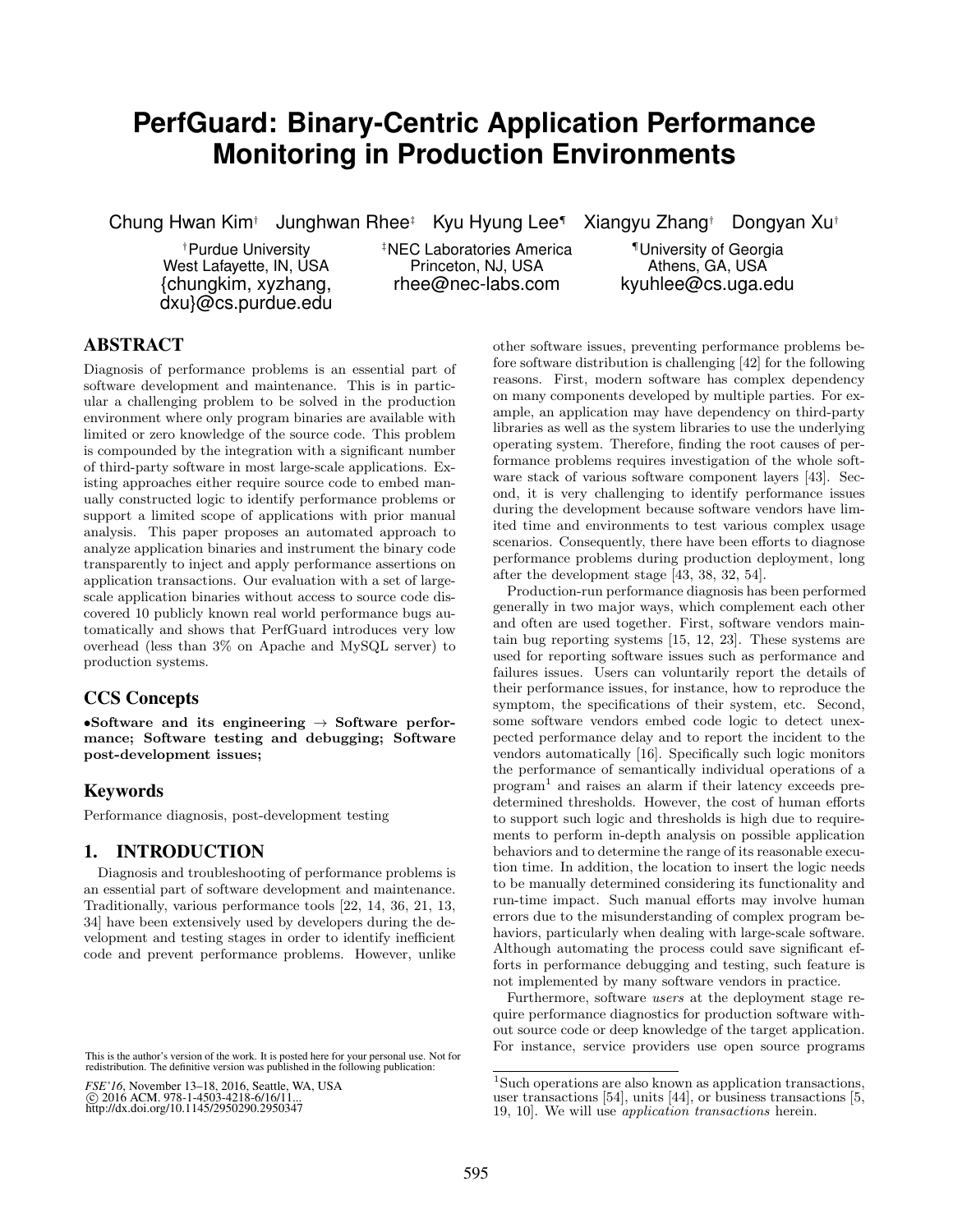or 3rd-party software as part of their large infrastructure. Monitoring their performance in the production stage is important due to their impact on the overall quality of the service. However, the lack of source code and code knowledge for instrumentation make the monitoring challenging. There are application performance management (APM) services available in the market [\[5,](#page-10-10) [19,](#page-10-11) [10\]](#page-10-12), but those services require developers to modify the application code for inserting the monitoring API provided by the service or support a limited range of known applications and platforms with prior analysis. Table [1](#page-2-0) lists the APM services and existing techniques for application performance diagnosis in comparison. Among the compared approaches, only PerfGuard automatically identifies application transactions and monitors their performance with no code knowledge using only binaries.

To provide a generally applicable, binary-centric framework for performance monitoring, we designed and implemented PerfGuard, which automatically transforms the binaries of an application without its source code or prior code knowledge to monitor its performance at the production run.

PerfGuard performs dynamic analysis of a target application and generates a performance profile, which is a "summary" of the application performance behavior. It is used as a "hint" to create a set of monitoring code in the binary format, called performance guards, to be inserted into the binaries of the application to diagnose its performance in the production environment. During the production run, the inserted performance guards automatically monitor the performance of specific application transactions that are automatically determined by our analysis. An unexpected performance delay triggers a performance assertion set by the performance guard, and invokes a performance diagnosis to help developers and users resolve the issue.

PerfGuard utilizes program execution partitioning (a.k.a. units [\[44\]](#page-11-5)) to automate the recognition of application transactions. Each unit is a segment of the execution of a process that handles a specific workload. During the profiling of the application, the units of the identical or similar control flow are clustered into the same unit type. PerfGuard determines the time threshold for each unit type during the profiling. A set of performance guards are generated based on these units and embedded into the application binaries. During run-time, the type of each unit is inferred by utilizing the unit's distinct control flow and the run-time stack depth. The performance of each unit execution is examined using the time threshold determined for that unit type.

PerfGuard does not rely on specific types of performance bugs. Instead, it focuses on finding time delays caused by various hardware/software issues and collecting useful footprints for troubleshooting them at the production run. To show the effectiveness of PerfGuard, we have analyzed the binaries of 6 popular applications and accurately detected 10 publicly known real world performance problems without source code or code knowledge. The performance impact of PerfGuard in these applications is less than  $3\%$  (§[7\)](#page-6-0).

The contributions of this paper are summarized as follows.

- Automated analysis of application behaviors and their performance profile from only binaries based on program execution partitioning.
- Enabling a lightweight and transparent insertion of performance monitoring and diagnostic logic without source code or code knowledge for the production stage.

<span id="page-1-1"></span>

Figure 1: PerfGuard Architecture.

• Implementation and evaluation of a prototype with various applications in the Microsoft Windows platform showing its practicality discovering performance bugs automatically in the real world software.

§[2](#page-1-0) presents the design overview of PerfGuard. The key idea of unit-based performance analysis is presented in §[3.](#page-2-1) §[4](#page-2-2) shows how to identify units and performance guards. Instrumentation of applications with performance guards is presented in §[5.](#page-5-0) Implementation and evaluation of PerfGuard are presented in §[6](#page-6-1) and §[7.](#page-6-0) §[8](#page-8-0) and §[9](#page-9-0) respectively show related work and discussions. §[10](#page-9-1) concludes this paper.

#### <span id="page-1-0"></span>2. DESIGN OVERVIEW

The overall architecture of PerfGuard is presented in Figure [1.](#page-1-1) PerfGuard takes the binaries of a target application as an input and automatically discovers application transactions from a set of training runs to produce a performance profile incrementally. The preciseness of the performance profile increases as more training runs are performed. By analyzing the performance profile PerfGuard generates a set of binary code snippets, called performance guards, that are injected into the binaries on the discovered application transactions to monitor application performance. While the instrumented application is in the production stage, the performance guards detect potential performance anomalies and inspect the application's state to find their root causes.

To discover application transactions, PerfGuard leverages the fact that a majority of large-scale applications are eventdriven and incorporate a small number of loops in each event handler [\[44\]](#page-11-5). For instance, many server applications run "listener" and "worker" loops to receive and handle client requests. Also the applications with a graphical user interface (GUI) are based on loops to respond to user actions. Based on this, PerfGuard partitions the application's execution into units, with each unit corresponding to one iteration of such a loop. Intuitively, each unit represents an individual task that the application accomplishes at an event.

PerfGuard performs profiling on the application to find the code locations to be instrumented for unit performance monitoring. For the classification of units during a production run, PerfGuard clusters units with different calling contexts based on their control flow using a hierarchical clustering algorithm. The distinct calling contexts of each unit type allow PerfGuard to automatically identify which type of unit the application is executing at run-time without code knowledge. The profiling also runs a statistical training to estimate reasonable execution time from which we determine the performance threshold of each unit type.

The inserted performance guards monitor the execution time of units while the application is in the production stage. If the execution time of a unit exceeds the pre-determined threshold of the corresponding unit type, PerfGuard automatically detects it as a potential performance anomaly and triggers an inspection of the unit's execution.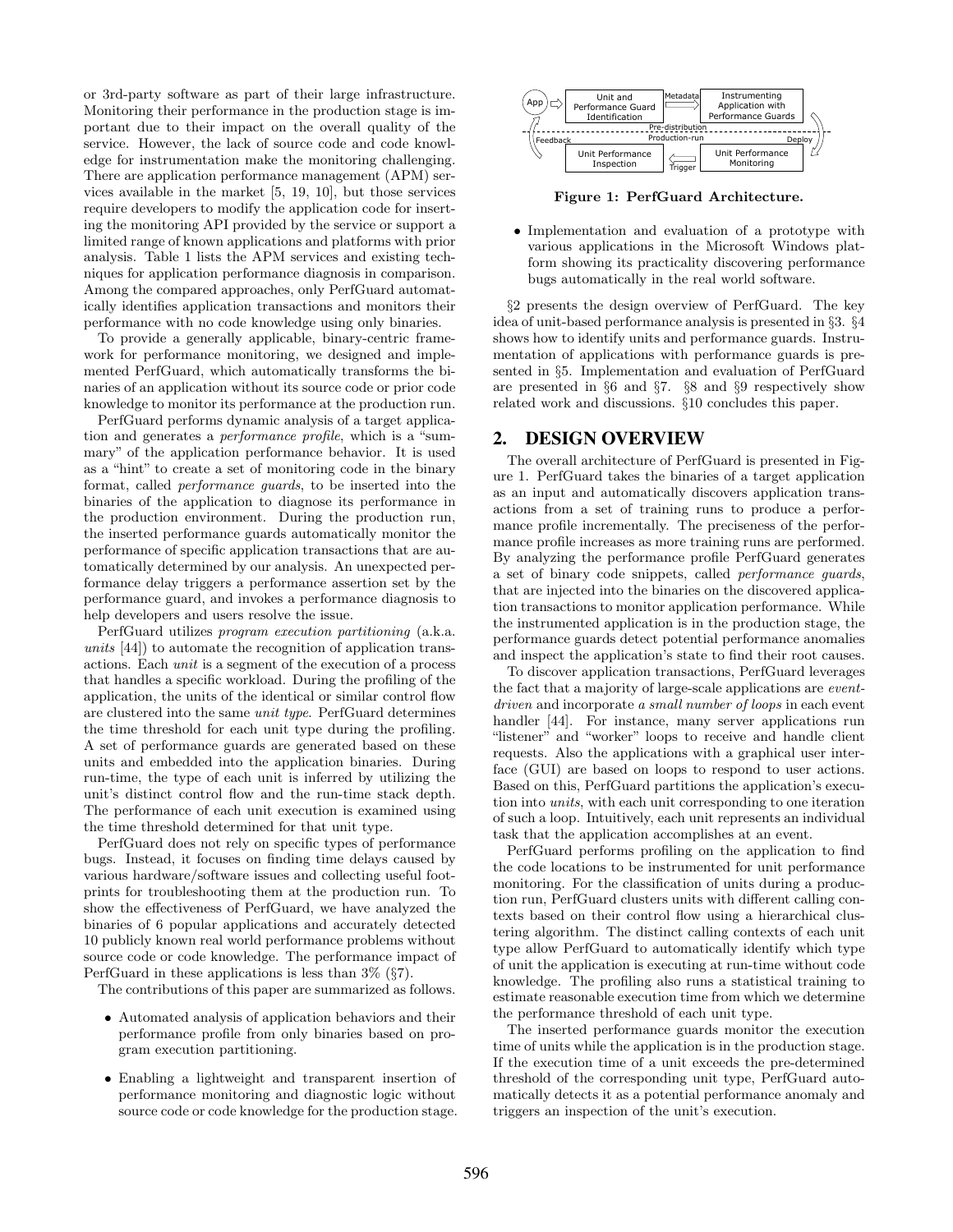<span id="page-2-0"></span>Table 1: The comparison of the approaches for performance diagnosis of native applications. The App Transaction Performance Aware column represents whether the approach is aware of the performance of application transactions. The No Code Knowledge Required and No Source Code Required columns respectively show whether the approach requires code knowledge and the source code. The events at which a program state is collected is shown in the Monitored Events column. The Selection of App Transactions column shows whether an application transaction is determined automatically or manually.

| Category         | Name                            | App Transaction   | No Code Know-  | No Source     | Monitored Events                  | Selection of       |
|------------------|---------------------------------|-------------------|----------------|---------------|-----------------------------------|--------------------|
|                  |                                 | Performance Aware | ledge Required | Code Required |                                   | App Transactions   |
|                  | $F \text{trace}$ [13]           |                   |                |               | <b>System Events</b>              |                    |
| Tracer (kernel)  | LTTng (kernel tracer) $[34]$    |                   |                |               | <b>System Events</b>              |                    |
|                  | IntroPerf [43]                  |                   |                |               | <b>System Events</b>              | N/A                |
|                  | $\operatorname{perf}$ [22]      |                   |                |               | System Events, Periodic Sampling  |                    |
|                  | OProfile [21]                   |                   |                |               | Periodic Sampling                 | These approaches   |
| Profiler         | gperftools $[14]$               |                   |                |               | Periodic Sampling                 | are not aware of   |
|                  | Gprof <sup>[36]</sup>           |                   |                |               | All Functions                     | app transactions.) |
|                  | Valgrind/Callgrind [50]         |                   |                |               | All Functions                     |                    |
| Tracer (user)    | LTTng (userspace tracer) $[34]$ |                   |                |               | Manually Selected Functions       |                    |
| Embedded Perfor- | PerfTrack [16]                  |                   |                |               | App Transactions                  | Manual             |
| mance Diagnosis  |                                 |                   |                |               |                                   |                    |
| Application      | AppDynamics <sup>*</sup> [5]    |                   |                |               | App Transactions                  | Manual             |
| Performance      | New $Relic$ <sup>*</sup> [19]   |                   |                |               | App Transactions                  | Manual             |
| Management (APM) | $Dynatrace^*$ [10]              |                   |                |               | App Transactions                  | Manual             |
| APM              | PerfGuard                       |                   |                |               | App Transactions ( <i>units</i> ) | Automatic          |

<span id="page-2-3"></span>\*We do not consider the known applications and platforms that these APM services support with prior analysis.



(a) Type I: GUI applications with UI threads. GetEvent is an example of a wait system call.

|      | ListenerThread() {                                                                            | WorkerThread() {                                              |               | Idle                           |   |
|------|-----------------------------------------------------------------------------------------------|---------------------------------------------------------------|---------------|--------------------------------|---|
| sdoo | <br>while $()$ {<br>$job = Accept()$<br>$Signal(e) \leftarrow$<br>waits for<br>} // end while | <br>while $()$ .<br>Wait(e)<br>Process(job)<br>} // end while |               | Request B<br>Idle<br>Request A | n |
|      | $\cdots$<br>} // end ListenerThread                                                           | $\cdots$<br>// end WorkerThread                               | Time <b>u</b> | Request B<br>$\cdots$          |   |

(b) Type II: Server programs with listener and worker threads. Signal and Wait are an example of a signal-wait relationship.

Figure 2: Event processing loops and unit execution.

#### <span id="page-2-1"></span>3. UNIT-BASED PERFORMANCE ANALYSIS

PerfGuard achieves performance profiling and monitoring at the granularity of a unit, which is a segment of a program's execution that represents a semantically independent operation of the program. Previous work [\[44\]](#page-11-5) discovered that a wide range of applications are dominated by event processing loops regardless of the platform and the language used. The execution of such an application can be partitioned into units by identifying the event processing loops – one iteration of an event processing loop indicates a unit. PerfGuard leverages unit-based performance monitoring and analysis to automatically generate performance guards and help the diagnosis of application performance issues. Unlike previous work [\[44\]](#page-11-5) that identifies units based on the functional aspects of event processing loops only, our unit identification considers their performance-related aspects.

Figure [2](#page-2-3) illustrates the event processing loops of applications in two broad categories, GUI and server applications. A GUI application typically uses an event processing loop in a thread (that is, the UI thread) that responds to the user's actions, as illustrated in Figure [2a.](#page-2-3) At each iteration of the event processing loop, the thread is blocked by a system call

that waits for a user action (e.g., a button click). Commodity operating systems and GUI libraries provide such a wait system call (GetEvent in Figure [2a\)](#page-2-3), so applications can take user actions as events (e.g. the GetMessage Windows API). When the user performs an action, the loop dispatches the event (DispatchEvent) to the corresponding callback function to handle the event. After the event is handled (that is, after the execution of the unit), the loop steps to the next iteration and the UI thread waits for another user action.

Server programs, such as Apache HTTP Server and MySQL Server, employ multiple event processing loops across different threads to handle client requests. In Figure [2b,](#page-2-3) a listener thread and a worker thread are presented as two while loops which have a *signal-wait relationship*. The listener thread receives a client request and sends a signal to a worker thread for dispatching. The worker thread then handles the received request. Once the request is processed, the worker thread is blocked and waits for a new signal from the listener thread. This model is commonly supported by commodity operating systems with signal and wait system calls (e.g., SetEvent and WaitForSingleObject for Windows, and kill and wait for the variants of Unix).

We note that the waiting time of an event-driven program (either a GUI or a server application) for a user action or a client request should not be considered as part of the unit execution time as such idle time can be arbitrarily long regardless of performance issues. In addition, once a unit starts execution, any latencies (e.g., thread blocking and context switch time) should be included in the unit execution time since such latencies affect the wall-clock time that the user perceives. Specifically PerfGuard detects the start and the end of each unit execution by instrumenting the wait system calls in the two models. A return from a wait system call in an event processing loop indicates the start of a unit, and an invocation of the wait system call represents its end.

# <span id="page-2-2"></span>4. IDENTIFICATION OF UNITS AND PER-FORMANCE GUARDS

In this section, we present how units are automatically identified and binaries are instrumented for unit performance monitoring and diagnosis.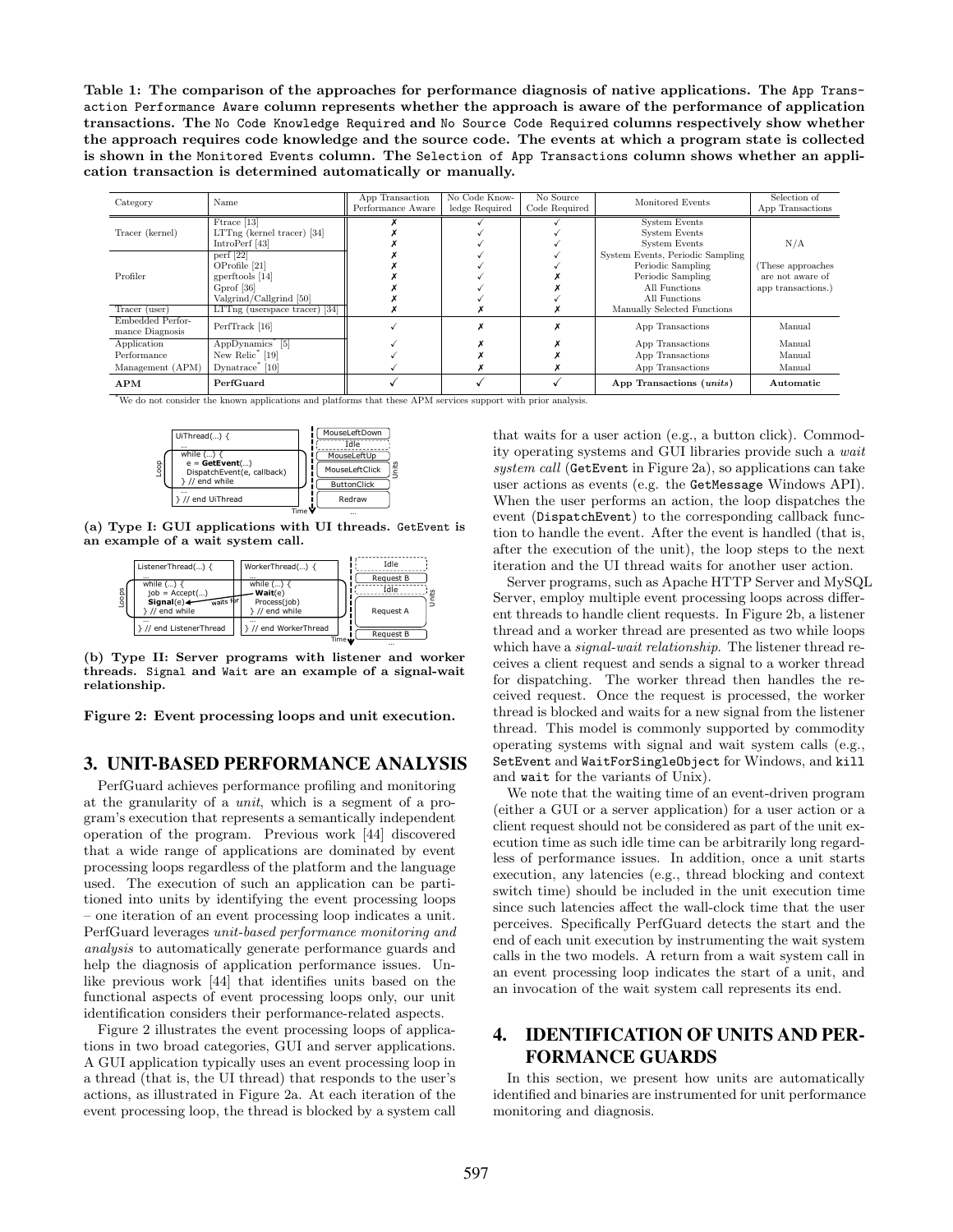#### 4.1 Unit Identification

In order to identify units, PerfGuard finds event processing loops through dynamic binary analysis [\[46\]](#page-11-7) on the training workload of the application. We use dynamic analysis since performance is inherently a property of run-time program behavior and our analysis is based on system call invocation. PerfGuard first identifies all the loops executed by the training [\[48\]](#page-11-8). Next, we leverage the event processing models (aforementioned in §[3\)](#page-2-1) to identify the event processing loops among all the loops previously found. To be determined as an event processing loop, a loop must either:

- 1. Invoke a wait system call that receives an external event, or
- 2. Have a signal-wait relationship with another loop using a certain system call pair.

The entries of the event processing loops and the wait system calls are then instrumented to identify the unit boundaries during profiling and production runs. We use the parameters of the signal and wait system calls as hints to map which thread sends a signal to which waiting thread. If multiple event loops are nested, we use the top level event processing loops taking the largest granularity to cover all nested loops.

#### 4.2 Unit Classification Based on Control Flow

An event processing loop receives different types of events as it iterates. The execution of a unit depends on the type of the event that it handles. For example, a GUI application may receive multiple button click events over time. Depending on which key or button is clicked, the handling unit will have a distinct execution.

To monitor applications while distinguishing such differences without prior knowledge, PerfGuard classifies units based on their control flows with the granularity of a function call and analyzing the calling contexts. The units with the same calling context are classified as the same unit type.

Figure [3](#page-4-0) presents the examples of the unit calling contexts of a GUI application and a server application: 7-Zip File Manager (Figure [3a\)](#page-4-0) and Apache HTTP Server (Figure [3b\)](#page-4-0), respectively. During the program's execution, some calling contexts are shared by units of different unit types (illustrated as ovals with no fill). PerfGuard maintains a list of candidate unit types of the current context. For example, when the program runs OnNotifyList in Figure [3a,](#page-4-0) the candidate list contains two unit types: Key press event on file list and Redraw event on file list. We discuss the details of how unit types are recognized at run-time using the list of candidate unit types in §[4.4.](#page-3-0)

#### 4.3 Unit Clustering

In general, program profiling through dynamic analysis could be incomplete. This can cause a unit with an undiscovered calling context to appear during a production run. PerfGuard addresses this issue by mapping a new unit to the closest known unit using a hierarchical clustering of their calling contexts. By grouping units with similar control flows together, a newly observed unit is handled the same as the group with its closest siblings (i.e., most similar control flow and, by extension, time threshold).

Unit Distance Calculation. Given a pair of units  $X$  and  $Y$ , we first derive a set of call paths  $P_X$  and  $P_Y$  from the call tree of each unit:  $P_X = \{p_1, ..., p_m\}$  and  $P_Y = \{q_1, ..., q_n\}$ 

```
1: function GETPATHSET(Tree t)2: return \operatorname{GetPath}(t(root, \emptyset)3: function GETPATH(Node v, p')4: P = \emptyset5: if v.children = \emptyset then<br>6: P = P \cup \{p' \cdot v\}6: P = P \cup \{p' \cdot v\}7: else
 8: for v_i \in v.children do<br>9: P = P \cup \text{GetPath}(v)9: P = P \cup \text{GetPath}(v_i, p' \cdot v)10: return P11: function PATHDISTANCE(p_i, q_j)<br>12: \ell = \text{LCS}(p_i, q_j)\triangleright Longest common subsequence
13: b = \max(|p_i|, |q_j|)<br>14: return (b - |\ell|)/b15: function UNITDISTANCE(Unit_A, Unit_B)<br>16: P_A = GetPathSet(Unit_A. callTree)P_A = \text{GetPathSet}(Unit_A, callTree)17: P_B = \text{GetPathSet}(Unit_B.callTree)<br>18: sum = 0sum=\sqrt{0}19: for p_i \in P_A do<br>20: for a_i \in P_B20: for q_j \in P_B do<br>21: sum = sumsum = sum + \text{PathDistance}(p_i, q_j)
```

```
22: return sum / (|P_A| \times |P_B|)
```
#### Algorithm 1: Unit distance calculation.

where a call path  $p_k = \{v_1, ..., v_k\}$  is a sequence of function nodes from the root node  $v_1$  to a leaf node  $v_k$ . The distance between a call path  $p_i$  in  $P_X$  and a call path  $p_j$  in  $P_Y$  is calculated based on the longest common subsequence (LCS) [\[39\]](#page-11-9) of the two paths. The distance  $d(p_i, q_j)$  is defined as

$$
d(p_i, q_j) = \frac{\max(|p_i|, |p_j|) - |LCS(p_i, p_j)|}{\max(|p_i|, |p_j|)}
$$
(1)

We use the lengths of the LCS and the longer call path between  $p_i$  and  $q_j$  to normalize the distance value. Then, based on the calculated call path distances, the unit distance  $D(X, Y)$  is defined as

$$
D(P_X, P_Y) = \frac{\sum_{p_i \in P_X} \sum_{q_i \in P_Y} d(p_i, q_j)}{|P_X| \cdot |P_Y|} \tag{2}
$$

Algorithm [1](#page-3-1) presents the pseudo-code that computes the distance between two units  $Unit_A$  and  $Unit_B$ .

Once the distance between every pair of units is calculated, a hierarchical clustering is performed on the distance matrix; similar units are grouped into the same cluster, and the units in the same group are classified as the same unit type. PerfGuard then identifies the common calling contexts across all units in each cluster to use the distinctness of the calling contexts to represent the unit type. The calling contexts of uncovered units can later be marked and examined by analyzing the call stack at run-time if a performance delay is detected.

#### <span id="page-3-0"></span>4.4 Run-Time Unit Type Inference

PerfGuard inserts performance guards into a set of functions that can monitor distinct units based on calling contexts. However, identifying the type of a unit at an arbitrary point of production run without program semantics is challenging due to the following reasons. First, the current practice for identifying calling context at run-time is examining the full call-stack of a process (a.k.a. stack walking). However, this may incur high performance overhead if it is performed frequently at run-time. Second, given a current context, the type of the current unit cannot be known a priori. PerfGuard uses two techniques to handle these challenges with high accuracy.

Run-Time Calling Context Identification. If many performance guards are used at run-time, PerfGuard can-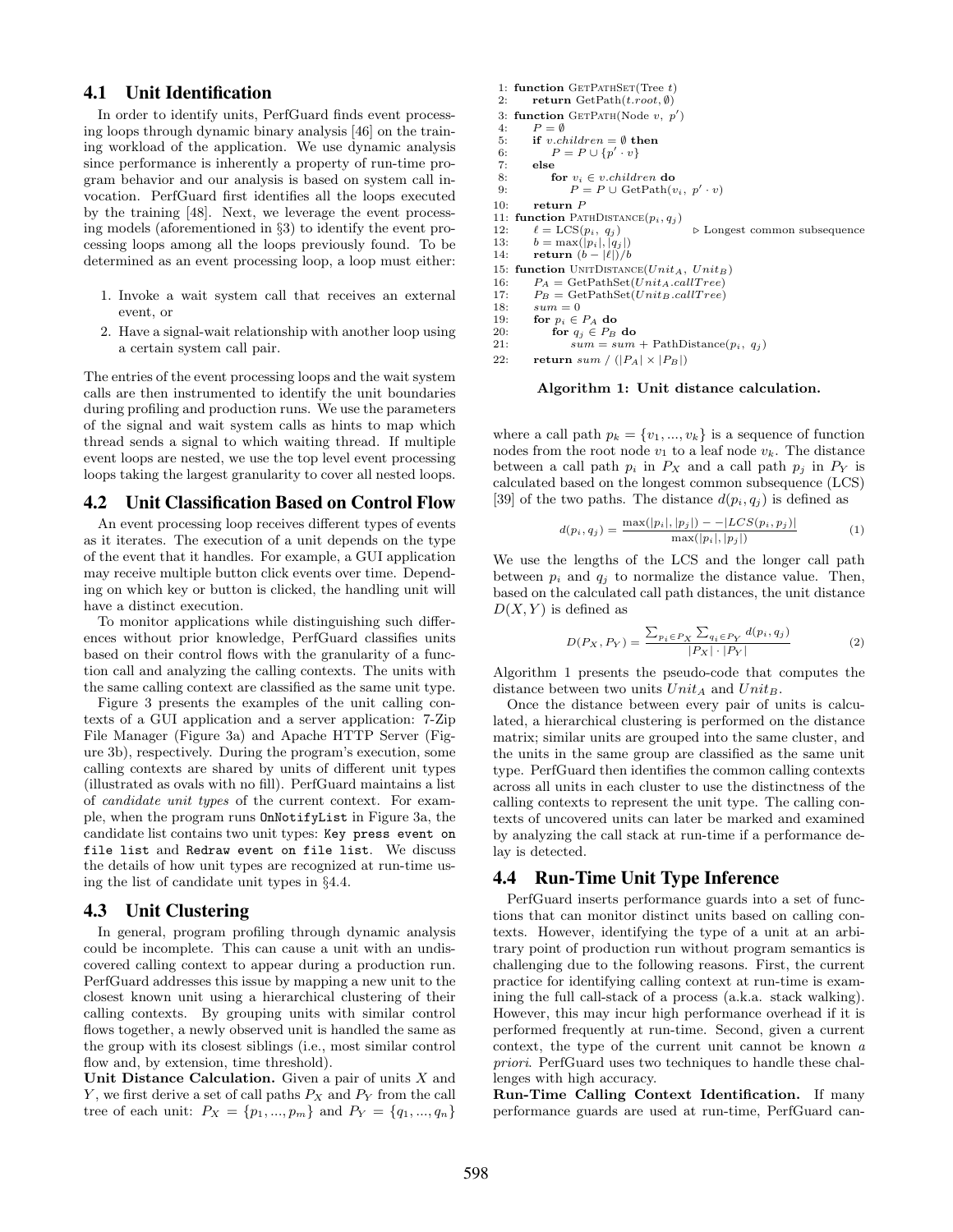<span id="page-4-0"></span>

worker\_main+18 **r** file\_open WebDAV file request C: WebDAV file request (b) Calling contexts of two unit types of Apache HTTP

**default\_hand** 

winnt\_get\_connection **dav\_fs\_get\_resource GetQueuedCompletionStatus**

> **Cdav**\_ha  $\epsilon$ cgi\_handle

-၀

…

**dav\_method\_propfind**

strcmp **dav\_get\_resource**

(a) Calling contexts of three unit types of 7-Zip File Manager.

Figure 3: Example unit calling contexts observed by PerfGuard. In both graphs, the left-most node represents an event processing loop. The rectangle nodes are wait system calls. Other nodes indicate function calls along with the edges showing the control flows of the units. The nodes in filled ovals are unique calling contexts of the units of distinct unit types. The graphs are simplified for readability.

Server.

ap\_process\_connection

ap\_run\_create\_connection ap\_create\_sb\_handle

**Unique calling context**

<span id="page-4-1"></span>

Figure 4: Illustration of unit type inference at production run. The unit types with the largest number of occurrences are chosen to be the most likely types of the unit.

not rely on stack walking to understand the current calling context due to high run-time overhead. Instead, PerfGuard infers the calling context by using the stack frame pointer register that commodity processors support (e.g., the EBP register in the x86 architecture) to identify the current context efficiently. The function call conventions of modern architectures make sure that the frame pointer register holds the start address of the stack memory region that the current function is using. At the entry of the event processing loop, the stack frame pointer is recorded. Later when an inserted performance guard is executed PerfGuard reads the stack frame pointer again. The difference between the two stack pointers approximates the current calling context. We call the stack pointer difference the stack depth. Our evaluation in §[7](#page-6-0) shows that this approach can identify calling contexts with negligible overhead and has sufficient accuracy to support PerfGuard compared to stack walking.

Unit Type Inference From Context. After identifying the current calling context, PerfGuard must determine the type of the current unit in order to use the corresponding time threshold for detection of performance anomaly. Finding the correct unit type at run-time, however, is not straightforward because the unit type is not conclusive when the calling context is shared by units of different unit types. In order to determine the most probable unit type at runtime, PerfGuard identifies the potential unit types for each calling context and assign them as unit type candidates during profiling. At a production run, PerfGuard tracks the occurrences of unit type candidates as the functions are executed in real time. The most likely unit type is inferred using the number of accumulated occurrences.

Figure [4](#page-4-1) illustrates how PerfGuard infers the unit type as the program executes. In this example, there are three unit types (X, Y and Z) composed of eight function calls (A-H). Each unit type has different calling context. For example, the unit type Z has the call sequence A-B-E-D-H. The columns of the table show the distinct function calls that the unit executes over time (A in the leftmost column is executed first and H is executed last). Each row (except the bottom-most one) tracks the number of the occurrences of the unit types that PerfGuard has observed. The bottommost row shows the top unit types in the ranking based on the number of occurrences marked. The unit types with the largest number of occurrences are selected. If more than one unit types become candidates due to the tie of their numbers PerfGuard chooses the one with the smallest time threshold assigned. This allows PerfGuard to detect performance anomalies conservatively. As the execution proceeds, the number of the selected unit types reduces and becomes finally one in the last column after the function H is executed.

We have observed that in the execution of real programs the number of unit type candidates often becomes one at the early stage of unit execution since modern applications typically have many contexts with large depths including library functions which make the unit types unique. Memory overhead is not a significant issue since PerfGuard only has to keep the most recent occurrence numbers (the right-most column of the table) in memory with a fixed number of unit types. In our experiments, the memory overhead was less than 1 MB.

Our unit type inference along with the unit clustering mitigates the incompleteness of dynamic analysis by limiting the impact of newly observed units in production environments. §[7.3](#page-7-0) shows that our context inference has significantly better scalability with high accuracy in comparison with stack walking.

#### 4.5 Estimating Unit Time Threshold

During the profiling of training runs, PerfGuard records the execution time of each unit and estimates the time threshold of the unit based on time samples. The threshold  $\tau(A)$ of a unit type A is calculated based on the series of the time records  $R_A = \{r_1, ..., r_n\}$  where  $\mu(R_A)$  is the arithmetic mean,  $\sigma(R_A)$  is the standard deviation of the time records, and  $k$  is a constant:

$$
\tau(A) = \mu(R_A) + k \cdot \sigma(R_A) \tag{3}
$$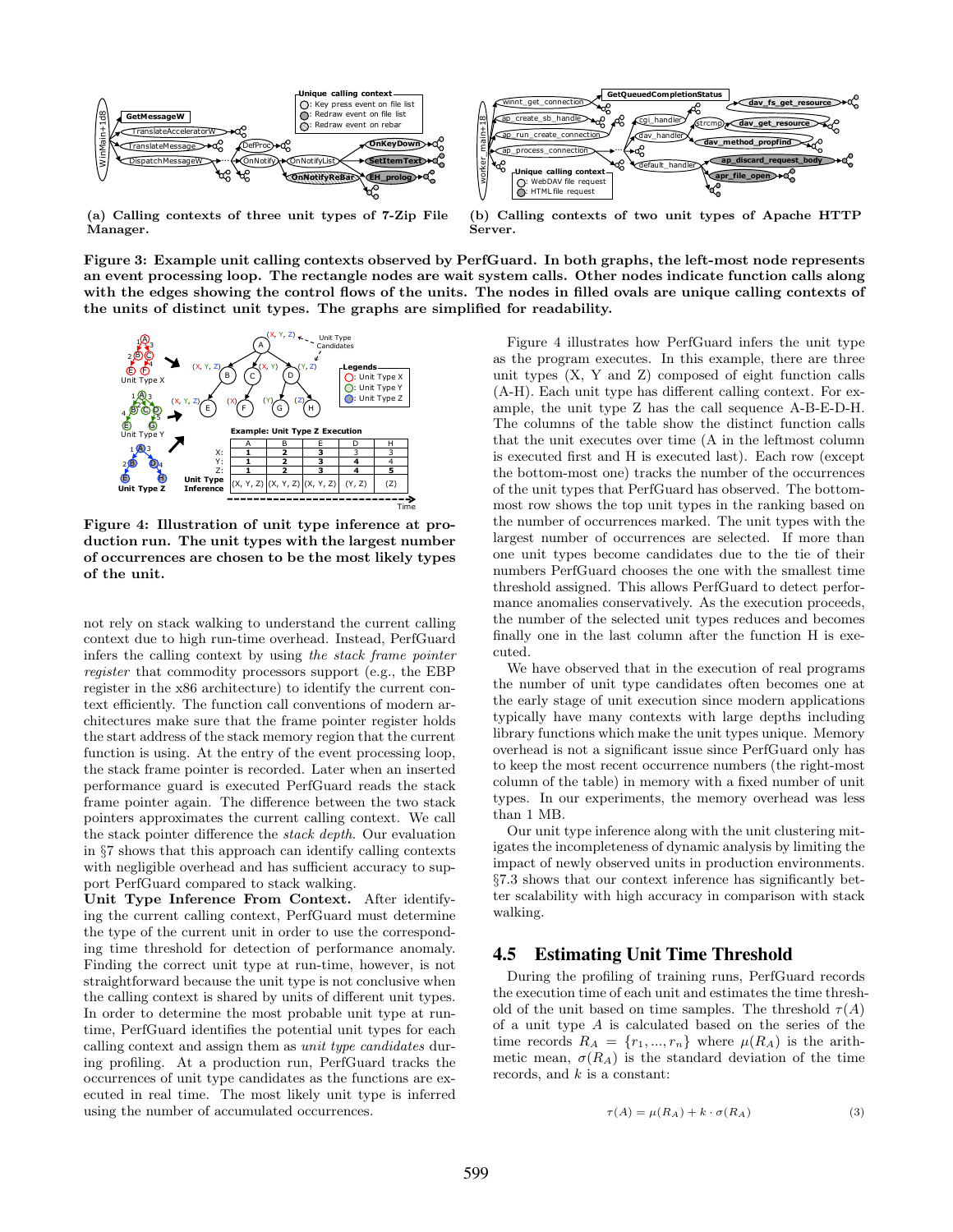<span id="page-5-1"></span>

|     | p: address of intercepted code, $f$ : stack frame pointer<br>$S$ : thread local storage, $I$ : input performance profile |                                                      |
|-----|--------------------------------------------------------------------------------------------------------------------------|------------------------------------------------------|
|     | 1: function $ONLoopENTRY(p, f)$                                                                                          |                                                      |
| 2:  | $S-loop = I$ .findLoop(p)                                                                                                | $\triangleright$ Set current loop                    |
| 3:  | $S-loop.f = f$                                                                                                           | $\triangleright$ Remember stack frame pointer        |
| 4:  | function ONUNITSTART                                                                                                     | $\triangleright$ Wait system call return             |
| 5:  | if $S-loop \neq \phi$ then                                                                                               |                                                      |
| 6:  | initialize $S. unit$                                                                                                     |                                                      |
| 7:  | $S. unit. types = \emptyset$                                                                                             |                                                      |
| 8:  | $S. unit.t_{start} = getTimestamp()$                                                                                     |                                                      |
| 9:  | <b>function</b> ONUNITCONTEXT $(p, f)$                                                                                   |                                                      |
| 10: | if $S.unit \neq \phi$ then                                                                                               |                                                      |
| 11: | $t_{end}$ = getTimestamp()                                                                                               |                                                      |
| 12: | $d =  S.logp.f - f $                                                                                                     | $\triangleright$ Stack depth                         |
| 13: | $id = (p, d)$                                                                                                            | $\triangleright$ Context ID                          |
| 14: | $c = S.logp.findContext(id)$                                                                                             |                                                      |
| 15: | for $u_i \in c$ unit Types do                                                                                            |                                                      |
| 16: | $S. unit. types[u_i].hits + +$                                                                                           |                                                      |
| 17: | $U' = \emptyset$                                                                                                         |                                                      |
| 18: | for $u_i \in S$ unit types do                                                                                            |                                                      |
| 19: |                                                                                                                          | if $u_i. hits == max(S. unit. types. hits)$ then     |
| 20: | U' append $(u_i)$                                                                                                        | $\triangleright$ Top unit type candidates            |
| 21: | $u' = \phi$                                                                                                              |                                                      |
| 22: | for $u_j \in U'$ do                                                                                                      |                                                      |
| 23: |                                                                                                                          | if $u_j.t_{threshold} == min(U'.t_{threshold})$ then |
| 24: | $u' = u_i$                                                                                                               |                                                      |
| 25: | $t_{elapped} = t_{end} - S.t_{start}$                                                                                    |                                                      |
| 26: | if $t_{elased} > u' . t_{threshold}$ then                                                                                | $\triangleright$ Performance check                   |
| 27: | $\text{assert}(\dots)$                                                                                                   | $\triangleright$ Inspection                          |
| 28: | $t_{check} = \text{getTimestamp}() - t_{end}$                                                                            |                                                      |
| 29: | $S.t_{start} = S.t_{start} + t_{check}$                                                                                  |                                                      |
|     |                                                                                                                          |                                                      |

Algorithm 2: Performance guards.

 $k$  is determined depending on the amount of performance variance that the developer would like to allow at the production. During production runs, the performance of the units are checked using the thresholds in the performance guards.

#### 4.6 Performance Guard Generation

After the performance profiling, PerfGuard generates a set of performance guards which are procedure calls to our shared library functions. Algorithm [2](#page-5-1) presents the three library functions for the performance guards. One of the functions is chosen for each performance guard based on the code where the performance guard will be inserted into.

- onLoopEntry is called on the entry of an event processing loop. When a program starts and a thread enters an event processing loop, this function records the stack frame pointer in the thread's local storage. PerfGuard begins to monitor the performance of the unit when the thread finishes waiting for an event.
- onUnitStart intercepts the return from a wait system call. It records the time when a wait system call returns.
- onUnitContext is invoked at the interception of the calling contexts instrumented for performance checks. It infers the type of the current unit (§[4.4\)](#page-3-0) and performs an inspection (the Assert) if it violates the predefined threshold. The inspection algorithm can be determined by the administrators or developers depending on their needs (e.g., a memory dump). In our evaluation, we examine the thread's call stack as one case to demonstrate the effectiveness of PerfGuard. Call stack traces provide a wealth of information for troubleshooting performance issues since they provide not only the function executed at the anomaly but also the sequence of caller functions leading to the function.

<span id="page-5-2"></span>

Figure 5: Code instrumentation for a performance guard (abstract code). A performance guard and the patch applied to the program code are tagged with '\*' and '+' respectively.

# <span id="page-5-0"></span>5. INSTRUMENTATION OF APPLI-CATIONS WITH PERFORMANCE GUARDS

This section presents how performance guards are inserted into a program. Inserting new code into a binary program is in general not trivial due to the constraints in the binary structure such as the dependencies across instructions. PerfGuard has following requirements in functionalities.

Instrumenting Arbitrary Instructions. First, instrumenting arbitrary instructions is important to support any type of application code. In order to provide this characteristic, PerfGuard should be able to insert performance guards in any position of code. Our technique is based on Detours [\[40\]](#page-11-10) which replaces target instructions with a jump instruction and executes the original instructions after the inserted code (i.e., trampoline). However, Detours assumes the replaced instruction block is a subset of a basic block; thus, it does not allow the program to jump into the middle of the instruction block. To solve this challenge we use NOP insertion and a binary stretching technique [\[33\]](#page-10-13). PerfGuard inserts NOP instructions before every instruction instrumented in the binary, and replaces each NOP instruction block with a CALL instruction when the program is loaded. PerfGuard generates performance guards in the form of a shared library and modifies the import table of the main executable, so it can be loaded by the OS's loader.

Low Run-Time Overhead. Second, keeping low overhead is required so that PerfGuard can be deployed in production environments. The overhead depends on the number of functions that are instrumented and how frequently the instrumented functions are executed. To keep the overhead minimal, PerfGuard instruments a subset of the functions that are effective for unit-based performance diagnosis. In our prototype implementation, we instrument the functions that are shared by the least number of units of distinct types. This is the key mechanism that enables PerfGuard to minimize the number of functions to instrument while maintaining high accuracy in the unit type inference. Later in §[7,](#page-6-0) we show that PerfGuard achieves very low overhead.

Side-Effect Free. Lastly, performance guards should not interfere with the original application code. Therefore, any code in performance guards should execute so that it can record and recover the original program state respectively before and after performance guard's execution. PerfGuard preserves the application's original state by saving the execution state in memory before a performance check and restoring it after the execution of a performance guard as illustrated in Figure [5.](#page-5-2) PerfGuard also preserves the stack memory layout for compatibility since it can be used during performance inspection.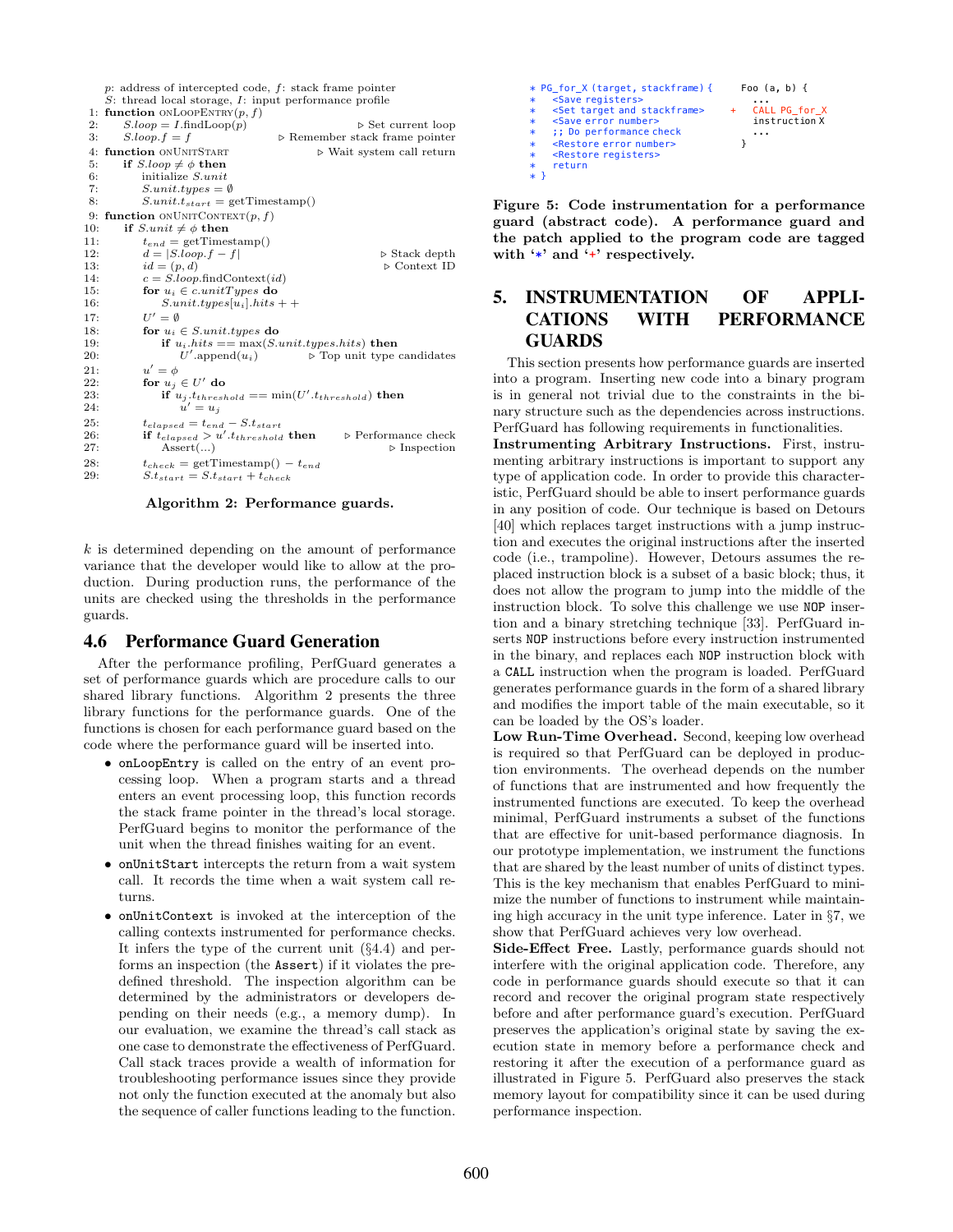#### <span id="page-6-1"></span>6. IMPLEMENTATION

The design of PerfGuard is general to be applied to any OS such as Windows, Unix, Linux, and Mac OS. For our evaluation, we implemented PerfGuard on Microsoft Windows due to its popularity in enterprise environments and a wide variety of closed source software that PerfGuard can be applied due to its binary-centric design.

The identification of units requires the fine grained inspection of code execution to monitor run-time instructions. We used the Pin dynamic instrumentation platform [\[46\]](#page-11-7) for this feature. Also, we instrumented the Windows APIs in Table [2](#page-6-2) that represent signal and wait system calls to identify units. Our evaluation shows that these cover all the applications we have tested.

<span id="page-6-2"></span>Table 2: Windows APIs instrumented for unit identification.

| Wait.       | Signal-Wait                                          |
|-------------|------------------------------------------------------|
| GetMessage  | PostQueuedCompletionStatus-GetQueuedCompletionStatus |
| ReadConsole | SetEvent-WaitForSingleObject                         |
| accept      | ResetEvent-WaitForSingleObject                       |
| recy        | PulseEvent-WaitForSingleObject                       |

In order to retrieve high resolution time stamps for performance checks, we used CPU performance counters via the QueryPerformanceCounter Windows API [\[24\]](#page-10-14), which is provided in Windows XP and later.

When calculating the time threshold of a unit type, we use  $k = 4$  for our experiments based on the *three-sigma rule* [\[53\]](#page-11-11). With  $k = 4$  a value falls within the range of the standard deviation with the probability of 99.993%, so the false alarm rate is 0.007% statistically. Existing work [\[54\]](#page-11-4) also leverages a similar approach with  $k = 3$ .

For the insertion of performance guards into programs, we used an extended version of Detours [\[40\]](#page-11-10) which we significantly improved to support instrumentation of arbitrary instructions. BISTRO [\[33\]](#page-10-13) is used to stretch the application binaries and insert NOPs before instrumentation. To inspect the call stack on a performance anomaly, we used the CaptureStackBackTrace Windows API [\[8\]](#page-10-15).

### <span id="page-6-0"></span>7. EVALUATION

In this section, we evaluate several aspects of PerfGuard experimentally. All experiments are performed on a machine with an Intel Core i5 3.40 GHz CPU and 8 GB RAM running Windows Server 2008 R2. We focus on answering the following key questions in our evaluation:

- How successfully can PerfGuard diagnose real world performance problems?
- How effective is unit clustering based on control flow in performance monitoring?
- How robust and accurate is the run-time context inference?
- What is the performance overhead of PerfGuard?

#### 7.1 Diagnosing Real World Performance Bugs

PerfGuard enables efficient performance bug diagnosis in production environments. Once the performance guards are inserted into a program, PerfGuard monitors the units of the program at run-time. If any unit type has longer execution time than its threshold, it is reported along with its call stack. We chose 6 popular Windows applications to evaluate PerfGuard on various event-based programs: servers

(Apache HTTP Server and MySQL Server), text-based clients (MySQL Client), and GUI programs (7-Zip File Manager, Notepad++, and ProcessHacker). After studying over 200 bug reports for those 6 applications, we collected 10 performance bugs caused by diverse root causes: incorrect use of APIs, unexpectedly large inputs, and poor design.

Table [3](#page-7-1) shows the performance bugs detected by PerfGuard. The first two columns show the program name and the identification of this bug. The following five columns describe the characteristics of the unit type where the performance bug is detected.  $|UC|, |P|$ , and  $|F|$  respectively show the number of distinct call trees, the average number of call paths, and the average number of functions in the unit type.  $|PG|$  is the number of performance guards inserted into the program to detect the bug.  $t$  is the time threshold in milliseconds for the unit type.

Figure [6](#page-7-2) shows the example traces that PerfGuard generates at the detection of increased latencies caused by three performance bugs (Apache 45464, MySQL 15811, and 7- Zip S3) in Table [3.](#page-7-1) When a performance bug is detected, PerfGuard takes a snapshot of the call stack. Note that, the call stack at the time of root cause and the call stack at the time of bug detection share part of the call stacks in common, but there may be minor differences because the program could have called or returned from several functions since the problematic logic was executed. The gap between the time of bug (located manually) and the time of PerfGuard's detection is calculated as the difference between their respective call stacks, shown as d in Table [3](#page-7-1) and Figure [6.](#page-7-2) Essentially this number may represent the developer's manual effort to find a root cause from the detection point, and we aim to find a balance between minimizing d and adding too many performance guards which will increase the run-time overhead.

The two columns, Root Cause Binary and Root Cause Function, show the root cause of performance bugs, which are manually determined from their bug reports and resolutions maintained in the software's bug repositories. We note that this information is collected only for the evaluation purposes as the ground truth and PerfGuard does not need nor have access to such information.

In all cases, the performance bugs are correctly detected along with the specific details on the buggy unit types. The comparison between the stack on detection and the root cause shows that the call stack distance  $(d)$  was 1-8 (i.e., only 1 to 8 functions away). After examining just a few functions in the call stack provided by PerfGuard, developers will be able to easily identify the bug's root cause. In addition to the 6 applications that are open source, we successfully analyzed and found units from a set of proprietary software shown in Table [4.](#page-6-3)

<span id="page-6-3"></span>Table 4: Unit identification of proprietary software.

| Program Name       | Unit Loop Binary               |
|--------------------|--------------------------------|
| Acrobat Reader     | AcroRd32.d11, Internal Library |
| Visual Studio 2008 | msenv.dl1, Internal Library    |
| Windows Live Mail  | msmail.dll, Internal Library   |
| Evernote           | Evernote.exe, Main Binary      |
| Calculator         | calc.exe, Main Binary          |
| WordPad            | mfc42u.dl1, External Library   |
| Paint              | mfc42u.d11, External Library   |
|                    |                                |

The Unit Loop Binary column shows the binary where the unit loop is detected. We do not use these applications in the evaluation due to the lack of ground truth and space constraints.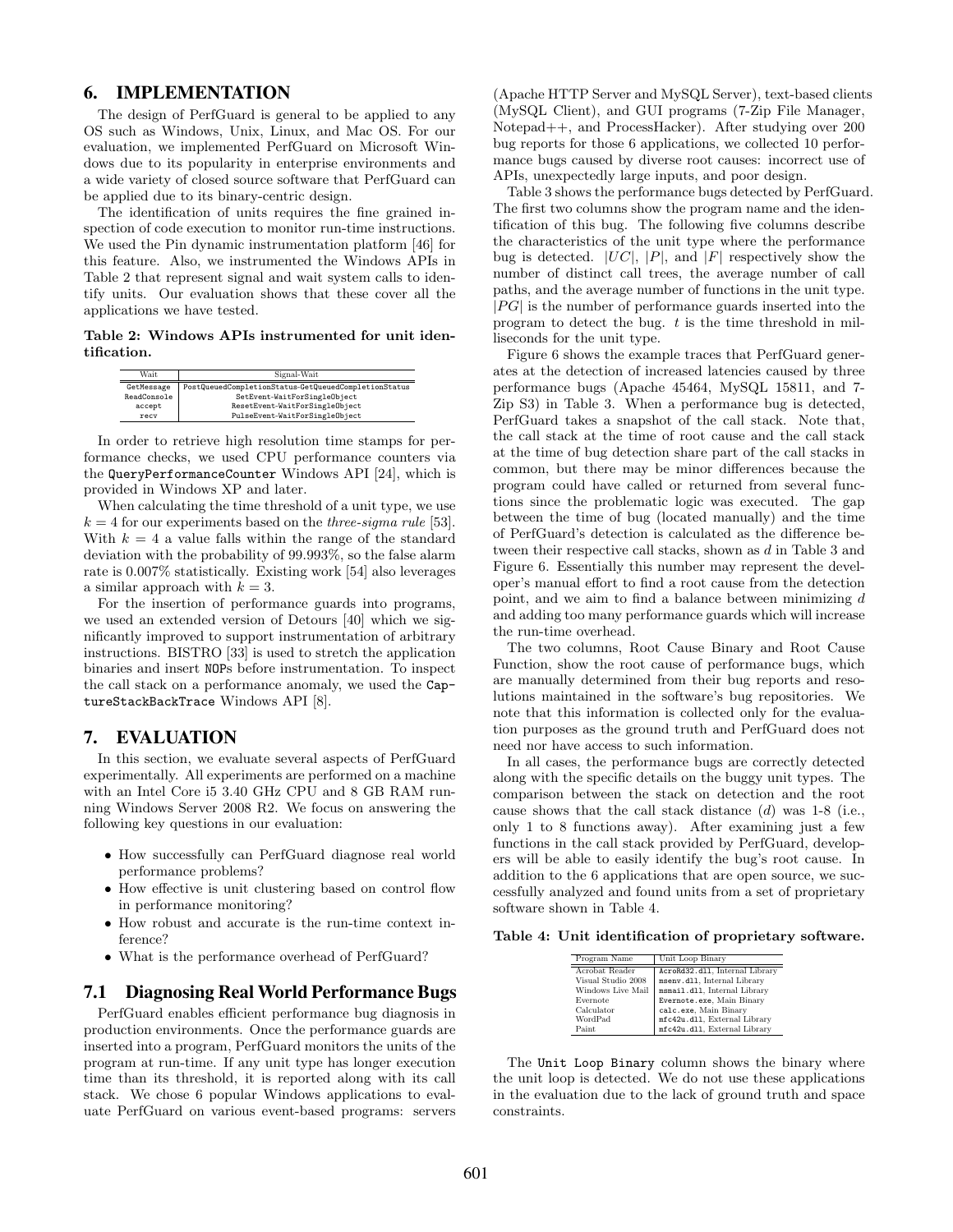<span id="page-7-1"></span>Table 3: Evaluation of PerfGuard on the root cause contexts of real world performance bugs.

<span id="page-7-2"></span>

| Program                                           | Bug                                                                                                                                                                                                                                                                                                                                                                                                                                                                                                                                             |                |        | Unit Type Characteristics                                                                                                                                                                                                                                                                                                                                                                                                                                                                                                                                        |                                                                     |      | PerfGuard Evaluation           |                                |                        |                          |                               |  |
|---------------------------------------------------|-------------------------------------------------------------------------------------------------------------------------------------------------------------------------------------------------------------------------------------------------------------------------------------------------------------------------------------------------------------------------------------------------------------------------------------------------------------------------------------------------------------------------------------------------|----------------|--------|------------------------------------------------------------------------------------------------------------------------------------------------------------------------------------------------------------------------------------------------------------------------------------------------------------------------------------------------------------------------------------------------------------------------------------------------------------------------------------------------------------------------------------------------------------------|---------------------------------------------------------------------|------|--------------------------------|--------------------------------|------------------------|--------------------------|-------------------------------|--|
| Name                                              | ID                                                                                                                                                                                                                                                                                                                                                                                                                                                                                                                                              | UC             | P      | ١F                                                                                                                                                                                                                                                                                                                                                                                                                                                                                                                                                               | PG                                                                  |      | Root Cause Binary              |                                |                        | Root Cause Function      |                               |  |
| Apache                                            | 45464 [7]                                                                                                                                                                                                                                                                                                                                                                                                                                                                                                                                       | 8              | 17423  | 635                                                                                                                                                                                                                                                                                                                                                                                                                                                                                                                                                              | 138                                                                 | 9944 | libapr-1.dll, Internal Library |                                |                        |                          | apr_stat                      |  |
| MySQL Client                                      | 15811 [17]                                                                                                                                                                                                                                                                                                                                                                                                                                                                                                                                      | 24             | 255126 | 106                                                                                                                                                                                                                                                                                                                                                                                                                                                                                                                                                              | 13                                                                  | 997  | 8                              | mysql.exe, Main Binary         |                        |                          | my_strcasecmp_mb              |  |
| MySQL Server                                      | 49491 [18]                                                                                                                                                                                                                                                                                                                                                                                                                                                                                                                                      | 8              | 270454 | 980                                                                                                                                                                                                                                                                                                                                                                                                                                                                                                                                                              | 303                                                                 | 2079 |                                | mysqld.exe, Main Binary        | Item_func_sha::val_str |                          |                               |  |
| 7-Zip FM                                          | $S1$ [3]                                                                                                                                                                                                                                                                                                                                                                                                                                                                                                                                        | 3              | 30503  | 140                                                                                                                                                                                                                                                                                                                                                                                                                                                                                                                                                              | 115                                                                 | 122  | 3                              | 7zFM.exe, Main Binary          |                        |                          | RefreshListCtrl               |  |
| 7-Zip FM                                          | $S2$ [2]                                                                                                                                                                                                                                                                                                                                                                                                                                                                                                                                        | $\overline{2}$ | 27922  | 139                                                                                                                                                                                                                                                                                                                                                                                                                                                                                                                                                              | 127                                                                 | 109  |                                | 7zFM.exe, Main Binary          |                        |                          | RefreshListCtrl               |  |
| 7-Zip FM                                          | S3 [4]                                                                                                                                                                                                                                                                                                                                                                                                                                                                                                                                          | 3              | 4041   | 65                                                                                                                                                                                                                                                                                                                                                                                                                                                                                                                                                               | 15                                                                  | 110  |                                | 7zFM.exe, Main Binary          |                        |                          | Refresh_StatusBar             |  |
| 7-Zip FM                                          | S4[1]                                                                                                                                                                                                                                                                                                                                                                                                                                                                                                                                           | 6              | 26842  | 143                                                                                                                                                                                                                                                                                                                                                                                                                                                                                                                                                              | 120                                                                 | 101  | 3                              | 7zFM.exe, Main Binary          |                        |                          | RefreshListCtrl               |  |
| $Notepad++$                                       | 2909745 [20]                                                                                                                                                                                                                                                                                                                                                                                                                                                                                                                                    | 16             | 352831 | 711                                                                                                                                                                                                                                                                                                                                                                                                                                                                                                                                                              | 370                                                                 | 6797 |                                | notepad++.exe, Main Binary     |                        |                          | ScintillaEditView::runMarkers |  |
| ProcessHacker                                     | 3744 [9]                                                                                                                                                                                                                                                                                                                                                                                                                                                                                                                                        | 1              | 47910  | 86                                                                                                                                                                                                                                                                                                                                                                                                                                                                                                                                                               | 23                                                                  | 3104 |                                | ProcessHacker.exe, Main Binary |                        |                          | PhAllocateForMemorySearch     |  |
| ProcessHacker                                     | 5424 [25]                                                                                                                                                                                                                                                                                                                                                                                                                                                                                                                                       | 32             | 62136  | 69                                                                                                                                                                                                                                                                                                                                                                                                                                                                                                                                                               | ToolStatus.dll, Plug-in<br>19<br>10                                 |      |                                | ProcessTreeFilterCallback      |                        |                          |                               |  |
| R libapr-1.dll!apr_stat                           | -Legends<br>Unit threshold violation in httpd.exe:<br>T: Threshold violating function $\mathbf R$ : Root cause function $-$ : Common context of T and R<br>Unit Call Stack<br>T libapr-1.dll!convert prot<br>Unit threshold violation in 7zFM.exe:<br>Unit threshold violation in mysqld.exe:<br>libapr-1.dll!more finfo<br>Unit Call Stack<br>Unit Call Stack<br>libapr-1.dll!apr_file_info_get<br>$id = 4$<br>7zFM.exe!NWindows::NCOM::MyProp<br>libapr-1.dll!resolve ident<br>T mysqld.exe!get_int_arg<br>VariantClear<br>mysqld.exe! output |                |        |                                                                                                                                                                                                                                                                                                                                                                                                                                                                                                                                                                  |                                                                     |      |                                |                                |                        |                          |                               |  |
| mod dav fs.so!dav fs walker<br>mysald.exe!sprintf |                                                                                                                                                                                                                                                                                                                                                                                                                                                                                                                                                 |                |        |                                                                                                                                                                                                                                                                                                                                                                                                                                                                                                                                                                  | 7zFM.exe!GetItemSize<br>$-d=3$                                      |      |                                |                                |                        |                          |                               |  |
| mod dav fs.so!dav fs internal walk                |                                                                                                                                                                                                                                                                                                                                                                                                                                                                                                                                                 |                |        |                                                                                                                                                                                                                                                                                                                                                                                                                                                                                                                                                                  | R mysqld.exe!Item_func_sha::val_str<br>R 7zFM.exe!Refresh StatusBar |      |                                | $d=2$                          |                        |                          |                               |  |
| mod dav fs.so!dav fs walk                         |                                                                                                                                                                                                                                                                                                                                                                                                                                                                                                                                                 |                |        |                                                                                                                                                                                                                                                                                                                                                                                                                                                                                                                                                                  | mysqld.exe!Item::save in field<br>- 7zFM.exe!OnMessage              |      |                                |                                |                        |                          |                               |  |
| -                                                 |                                                                                                                                                                                                                                                                                                                                                                                                                                                                                                                                                 |                |        | mysqld.exe!fill record<br>$\blacksquare$                                                                                                                                                                                                                                                                                                                                                                                                                                                                                                                         |                                                                     |      |                                |                                |                        |                          |                               |  |
| - libhttpd.dll!ap_run_process_connection          |                                                                                                                                                                                                                                                                                                                                                                                                                                                                                                                                                 |                |        | - USER32.dll!DispatchMessageWorker<br>$\overline{\phantom{a}}$<br>                                                                                                                                                                                                                                                                                                                                                                                                                                                                                               |                                                                     |      |                                |                                |                        |                          |                               |  |
| libhttpd.dll!ap_process_connection                |                                                                                                                                                                                                                                                                                                                                                                                                                                                                                                                                                 |                |        | mysqld.exe!dispatch_command<br>- USER32.dll!DispatchMessageW<br>- $7zFM.exe!WinMain \leftarrow -\frac{1}{2zFM.e} \leftarrow -\frac{1}{2} \leftarrow -\frac{1}{2} \leftarrow -\frac{1}{2} \leftarrow -\frac{1}{2} \leftarrow -\frac{1}{2} \leftarrow -\frac{1}{2} \leftarrow -\frac{1}{2} \leftarrow -\frac{1}{2} \leftarrow -\frac{1}{2} \leftarrow -\frac{1}{2} \leftarrow -\frac{1}{2} \leftarrow -\frac{1}{2} \leftarrow -\frac{1}{2} \leftarrow -\frac{1}{2} \leftarrow -\frac{1}{2} \leftarrow -\frac{1}{2} \leftarrow -\frac{1}{2} \leftarrow -\frac{1}{2$ |                                                                     |      |                                |                                |                        |                          |                               |  |
|                                                   | - mysqld.exe!handle_one_connection<br>- libhttpd.dll!worker_main<br><b>Performance Rug: Angche 45464</b> Unit Loop<br>Derformance Rug: MuSOL 40401                                                                                                                                                                                                                                                                                                                                                                                              |                |        |                                                                                                                                                                                                                                                                                                                                                                                                                                                                                                                                                                  |                                                                     |      | Unit Loop                      |                                |                        | Performance Rug 7-Zin 53 |                               |  |

Figure 6: Sample traces automatically generated by PerfGuard for three performance bugs in Table [3.](#page-7-1)

<span id="page-7-3"></span>Table 5: Performance of top 10 costly unit types.  $\mu$ is the mean in  $\mu$ second. c is the performance variance in percentage where  $c = \frac{\sigma}{\mu} \times 100$  and  $\sigma$  is the standard deviation.

Location

(a) Apache HTTP Server. (b) 7-Zip File Manager.

**Performance Bug:** *Apache 45464*

| Rank           | $\mu$ | $\overline{c}$ | Rank           | $\mu$   | c          |
|----------------|-------|----------------|----------------|---------|------------|
|                | 839   | 1.02           |                | 1325005 | 36.1       |
| $\overline{2}$ | 695   | 5.3            | $\overline{2}$ | 1208225 | 7.5        |
| 3              | 540   | 20.4           | 3              | 1008056 | 4.6        |
| 4              | 517   | 2.3            | 4              | 952741  | 6.6        |
| 5              | 511   | 1.4            | 5              | 703649  | 10.9       |
| 6              | 507   | 21.0           | 6              | 96492   | 3.4        |
|                | 488   | 27.9           |                | 89088   | 17.8       |
| 8              | 467   | 5.8            | 8              | 81647   | 7.4        |
| 9              | 462   | 21.9           | 9              | 80450   | 3.5        |
| 10             | 439   | 8.1            | 10             | 79584   | 11.1       |
|                |       | Avg. 11.52     |                |         | Avg. 10.89 |

#### 7.2 Performance Distribution of Clustered Units

PerfGuard monitors application performance by recognizing units, which are clustered into unit types based on control flow automatically. In this section, we evaluate the effectiveness of our unit clustering. We assume that the same type of units have a consistent execution behavior and thus have similar execution time. To show that our assumption is valid in real-world applications, we measured the means and variances of unit execution time in Apache HTTP Server and 7-Zip File Manager, which represent server programs and GUI applications, respectively. A set of performance guards were created and inserted into each application binary in order to record the unit time during the program execution. Table [5](#page-7-3) shows this data for the applications. Each row represents the performance statistics of one unit type, which is a group of units clustered by the similarity of control flow. Relative standard deviation in percentage  $(c)$  is used to show the performance variance.

To generate realistic workloads for Apache HTTP Server, we used the web pages provided by Bootstrap [\[6\]](#page-10-26). These pages have various sizes and contents. ApacheBench (ab) is used to request each of the 20 Bootstrap examples 10,000 times with the concurrency of 4 threads. This yielded a much larger number of units, 1,000,010, but due to the similarity among them (e.g., similar page fetches) these units were clustered into only 26 unit types.

- Unit Lo Location

**Performance Bug:** *7-Zip S3*

Unit Loop Location

For 7-Zip File Manager, we performed the standard set of UI actions that users would take. Specifically, we navigated through various directories using the file manager, created and deleted files, compressed and uncompressed 10-100 files, and clicked on the menu and tool bar items. 40598 units were recognized and they were categorized into 358 unit types.

In both cases, the performance deviation of the top 10 most costly unit types is about 11 percent (11.52% for Apache HTTP Server and 10.89% for 7-Zip File Manager). Note that the variation is quite low since performance bugs typically incur with more than 11 percent of latency difference. This result shows that the automated clustering based on control flow accurately captures similar behaviors exhibiting similar run-time latencies. We find that the performance deviation of each unit type is relatively small despite the varying input workload because the variation in workload (both in size and content) likely alters the program's control flow. We observed that those performance deviations also come from other factors, such as underlying libraries and system calls, that contribute to the variation of unit performance.

#### <span id="page-7-0"></span>7.3 Run-Time Context Inference

Overhead of Run-Time Context Inference. In this experiment, we measure the overhead of our run-time context inference, the key mechanism used in unit type inference. Figure [7a](#page-8-1) shows the overhead of Windows APIs (CaptureStackBackTrace) versus our approach using different call stack sizes. Traditional stack-walk approaches cause non-negligible overhead due to traversing all stack frames to infer the unit type. Moreover, the overhead significantly increases as the call stack grows. In contrast, our mechanism is much faster and is not affected by the size of the call stack. Such scalability is achieved because our context inference only has to read a hardware register regardless of the depth of the call stack. In our experiments, an average call stack size at the instrumented functions is 23.6 and Figure [7a](#page-8-1) shows that our approach  $(0.284 \mu \text{sec})$  is 64 times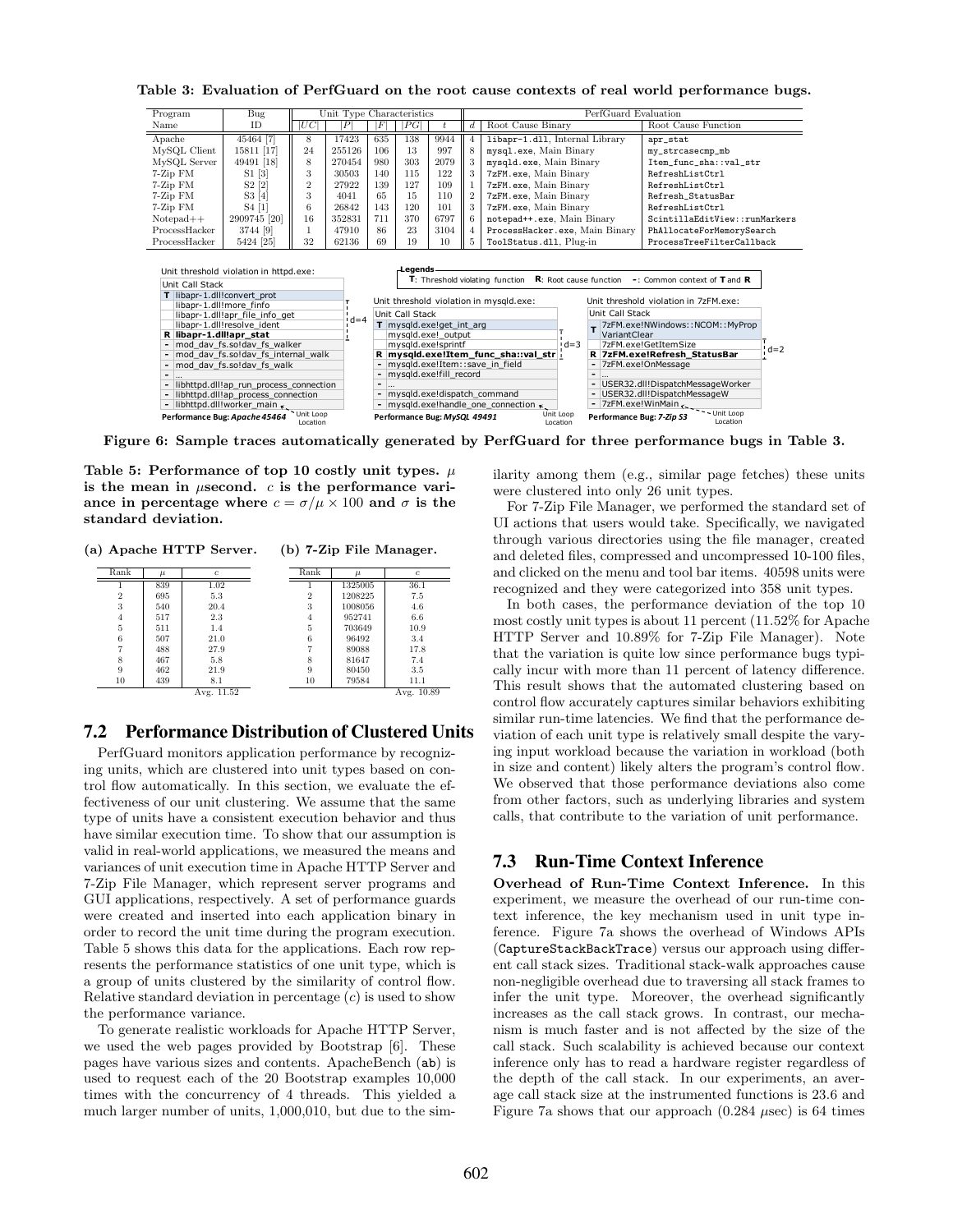<span id="page-8-1"></span>

ference (log-scale): Windows API CaptureStackBackTrace and PerfGuard.

(b) Performance of Apache<br>HTTP Server with and with-HTTP Server with out PerfGuard. with and without PerfGuard.

Figure 7: Performance evaluation of PerfGuard.

faster than Windows stack walking  $(18.11 \mu \text{sec with hashing})$ and  $17.4$   $\mu$ sec without hashing).

Accuracy of Run-Time Context Inference. In this experiment, we study the accuracy of run-time context inference technique. We choose one server (Apache HTTP Server) and one client application (MySQL Client). We execute each application with a set of training inputs and record a calling context and a stack depth for each function call.

For a given function and stack depth, if there exists only one calling context, we can correctly infer that context at run-time. However, if there exists more than one calling context for the stack depth, we cannot uniquely indicate the calling context. Our approach was able to correctly identify the calling context from 93.91% of function calls in Apache and 99.06% of function calls in MySQL. In other words, the stack depth uniquely indicates the call stack 93.93% of the time in Apache, and 99.06% in MySQL. Note that even though we fail to uniquely infer the calling context for a few cases, it does not mean that PerfGuard will fail to identify the corresponding unit type. Our unit type inference technique (discussed in §[4.4\)](#page-3-0) still may identify the correct unit types as the program executes the following functions.

The result in this experiment shows our technique is significantly faster than traditional stack-walk based technique while we can accurately infer the calling context at run-time.

#### 7.4 Performance Overhead of PerfGuard

PerfGuard is designed to be used in the production stage, so its run-time overhead is a critical evaluation metric. We present this data in the following two sub-categories.

Microbenchmarks on Performance Guards. A major source of performance overhead of PerfGuard is performance guard components. Thus, it is important to keep the overhead of performance guards as low as possible. Table [6](#page-8-2) shows the latency of the individual performance guard functions.

<span id="page-8-2"></span>Table 6: Latency of performance guards.

|               | Performance guard   Latency ( $\mu$ seconds) |
|---------------|----------------------------------------------|
| onLoopEntry   | 3.52                                         |
| onUnitStart   | 1.31                                         |
| onUnitContext | 437                                          |

The latency is measured from 10,000 executions of a performance guard component and the table shows the aggregated time. In all three cases, the latency of a single performance guard execution is less than 0.5 nanosecond.

Overall Impact on Application Performance. Figure [7b](#page-8-1) and Figure [7c](#page-8-1) show the performance impact of PerfGuard on Apache HTTP Server and MySQL Server respectively. The two server programs are selected due to the availability of their benchmarking tools.

In Figure [7b,](#page-8-1) the X-axis is the number of requests sent in percentage and the Y-axis is the response time. We used ApacheBench (ab) to generate 10,000 web requests. Figure [7c](#page-8-1) shows the number of completed transactions per second by MySQL Server with an increasing number of threads (8∼512). SysBench is used for the benchmarking to query a table with 10,000 rows concurrently.

200 functions of Apache HTTP Server and 100 functions of MySQL Server are instrumented by PerfGuard as described in §[5](#page-5-0) to show the overhead. The results show the overhead by PerfGuard on two applications is less than 3%.

#### <span id="page-8-0"></span>8. RELATED WORK

Execution Partitioning. BEEP [\[44\]](#page-11-5) derives the units of program execution using loop iterations. We leverage the approach of BEEP in the Windows platform to identify application execution units. Unlike BEEP, which is designed to detect the inter-dependency of units for security analysis, PerfGuard identifies units based on temporal loop relationship and focuses on the classification of units with similar control flow for performance diagnosis.

Performance Debugging in Production. PerfTrack [\[16\]](#page-10-9) provides a performance debugging feature used in Microsoft's software. This system manually inserts hooks into the key functions of applications to measure their run-time performance and report any incident when their execution time surpasses internal thresholds. This approach is effective due to developers' domain knowledge regarding which code represents the key functions and how long their execution should be. Its downside is that it requires the source code and the application knowledge, which may not be readily available, and the manual efforts for the threshold determination and source instrumentation. In this paper we aim to enable a general functionality similar to PerfTrack applicable to any software without source code or domain knowledge.

Several approaches use call stacks to investigate performance problems. IntroPerf [\[43\]](#page-11-2) infers the performance of individual functions in the call stacks captured by a system event tracer (e.g. ETW [\[11\]](#page-10-27)). PerfGuard determines the key application workload using unit type identification and the observation of its run-time performance is done by instrumented code. Therefore it achieves a more efficient and focused monitoring compared to sampling based IntroPerf.

There exist techniques that use information from OS reports for performance and/or reliability issues. In particular, Microsoft has a system called Windows Error Reporting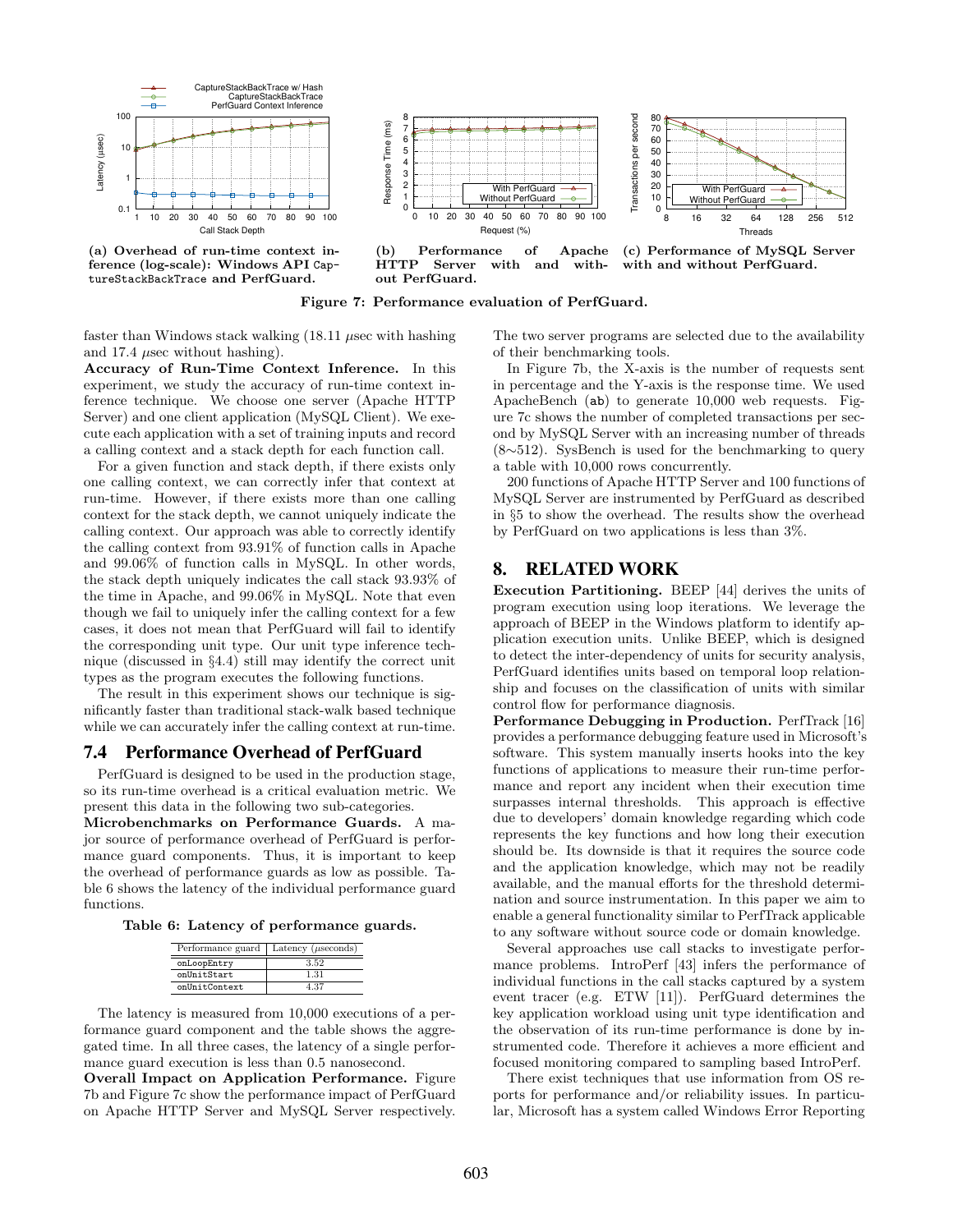(WER) [\[26\]](#page-10-28) which collects call stacks from numerous Windows machines. StackMine [\[38\]](#page-11-3) models CPU consumption bugs and "wait bugs" based on clustered call stack patterns from call stack mining which allows to identify common root causes from diverse call stacks in different configurations and deployments. Bartz et al. [\[27\]](#page-10-29) proposed a machine learning based scheme to compute call stack edit distance from failure reports providing a probabilistic similarity metric for failure parts. As shown in these approaches, in order to understand the relevance of code to the root cause of a bug, call stack is a key structure to determine its context becoming the index of code execution. A general utility function (e.g., malloc) can be used by multiple functions and depending on its caller its execution may show corresponding behavior. To recognize this distinction, PerfGuard uses call stack both in unit identification and at run-time. After unit identification, we derive a performance threshold for an unit context which is recognized at run-time and its threshold is verified.

Log2 [\[35\]](#page-10-30) is a cost-aware logging mechanism that controls the overhead of logging while keeping its performance diagnosis capability. This approach is useful in practice, but they have different focus from our work: a cost-aware run-time logging.

Performance Profilers. Performance analysis tools, such as [\[36,](#page-11-0) [14,](#page-10-1) [21,](#page-10-2) [22,](#page-10-0) [13,](#page-10-3) [34\]](#page-10-4), are popular in the development stage to determine the bottleneck of software functions. These tools constantly and blindly sample CPU usages of target program, some of which rely on profiling code embedded into the program which requires a compilation option. The accuracy of performance diagnosis highly depends on the frequency of sampling and higher frequency causes higher performance overhead. Therefore they are not commonly used in the production stages.

Advanced techniques such as genetic algorithm [\[55\]](#page-11-12), symbolic execution [\[31,](#page-10-31) [28,](#page-10-32) [59\]](#page-11-13) and guided testing [\[37\]](#page-11-14) are used to automatically generate the test inputs to trigger performance bugs. PerfGuard can complement these approaches by providing better accuracy in unit threshold determination and run-time detection of threshold violation.

Xiao et al. [\[57\]](#page-11-15) proposed a technique to use different workloads to identify workload-dependent performance bottlenecks in GUI applications. Our technique may potentially complement their approach by providing the unit type classification and supporting the run-time violation detection. In future work, we also plan to leverage their technique to accurately identify workload-dependent unit thresholds in training runs.

CARAMEL [\[51\]](#page-11-16) proposed a static analysis technique to automatically find and fix performance bugs that break out of the loop wasting computation from C++ and Java code.

Toddler [\[52\]](#page-11-17) finds repetitive memory accesses in loops for debugging Java program performance. In comparison, PerfGuard focuses on finding time delays caused by various reasons (memory accesses can be one of them) for native programs.

Mobile App Performance. There are approaches [\[54,](#page-11-4) [45\]](#page-11-18) that monitor mobile application binaries to identify the critical paths of user transactions and provides detailed performance breakdowns on the detection of performance issues. Compared to that, our approach utilizes a more general concept of workload units based on the execution partitioning and unit clustering to target a wider scope of applications.

#### <span id="page-9-0"></span>9. DISCUSSION

Target Applications of PerfGuard. PerfGuard automatically recognizes application units and detects performance bugs associated with their latency. Therefore, the main target of PerfGuard is the set of applications with the concept of workload units (also known as app transactions) and bounds of expected response time. Most server programs, interactive software, and GUI applications belong to this category.

The performance of server programs are typically defined by service-level agreements (SLA) which are standardized service contracts regarding quality and responsibilities on violations, agreed between the service provider and the service user. Given a request from a client, the server should respond within a bounded response time.

Another set of programs with workload units is the programs with the graphical user interface (GUI) because people have limited tolerance on the response in practice. Related approaches in human interface [\[30,](#page-10-33) [47,](#page-11-19) [49\]](#page-11-20) show the acceptable response delay for a user interface is around 100 ms. User-interactive applications can take benefits of PerfGuard due to their workload units and corresponding performance. Training and Variance of Workload. PerfGuard requires a training stage to generate a profile of software workload. It is theoretically incomplete and there is a chance that inexperienced workloads can appear during production runs. To address this issue, PerfGuard uses the unit type inference which allows a variation of unit control flow. Our evaluation shows that PerfGuard is sufficiently effective in monitoring the performance of popular applications. Table [3](#page-7-1) and Figure [7](#page-8-1) show that PerfGuard effectively detects real world performance bugs with negligible run-time overhead. Also existing techniques [\[58,](#page-11-21) [56,](#page-11-22) [41,](#page-11-23) [29\]](#page-10-34) can be leveraged to improve our training coverage. We envision future integration of PerfGuard and these techniques.

#### <span id="page-9-1"></span>10. CONCLUSION

We present PerfGuard, a novel system to enable performance monitoring and diagnosis without source code and code knowledge for a general scope of software. PerfGuard automatically identifies loop-based units and determines their performance thresholds. Binary only software is transparently instrumented to include performance guards, which monitor application performance efficiently and report detailed call stacks on the detection of performance anomalies. In the evaluation of six large scale open source software with ten real-world performance bugs, PerfGuard successfully detected all of them with the run-time overhead under 3% showing an efficient solution for troubleshooting performance problems in production environments.

#### 11. ACKNOWLEDGMENTS

We thank the anonymous reviewers for their constructive comments. This research was supported, in part, by NSF under awards 1409668, 1320444, and 1320306. Any opinions, findings, and conclusions in this paper are those of the authors only and do not necessarily reflect the views of NSF.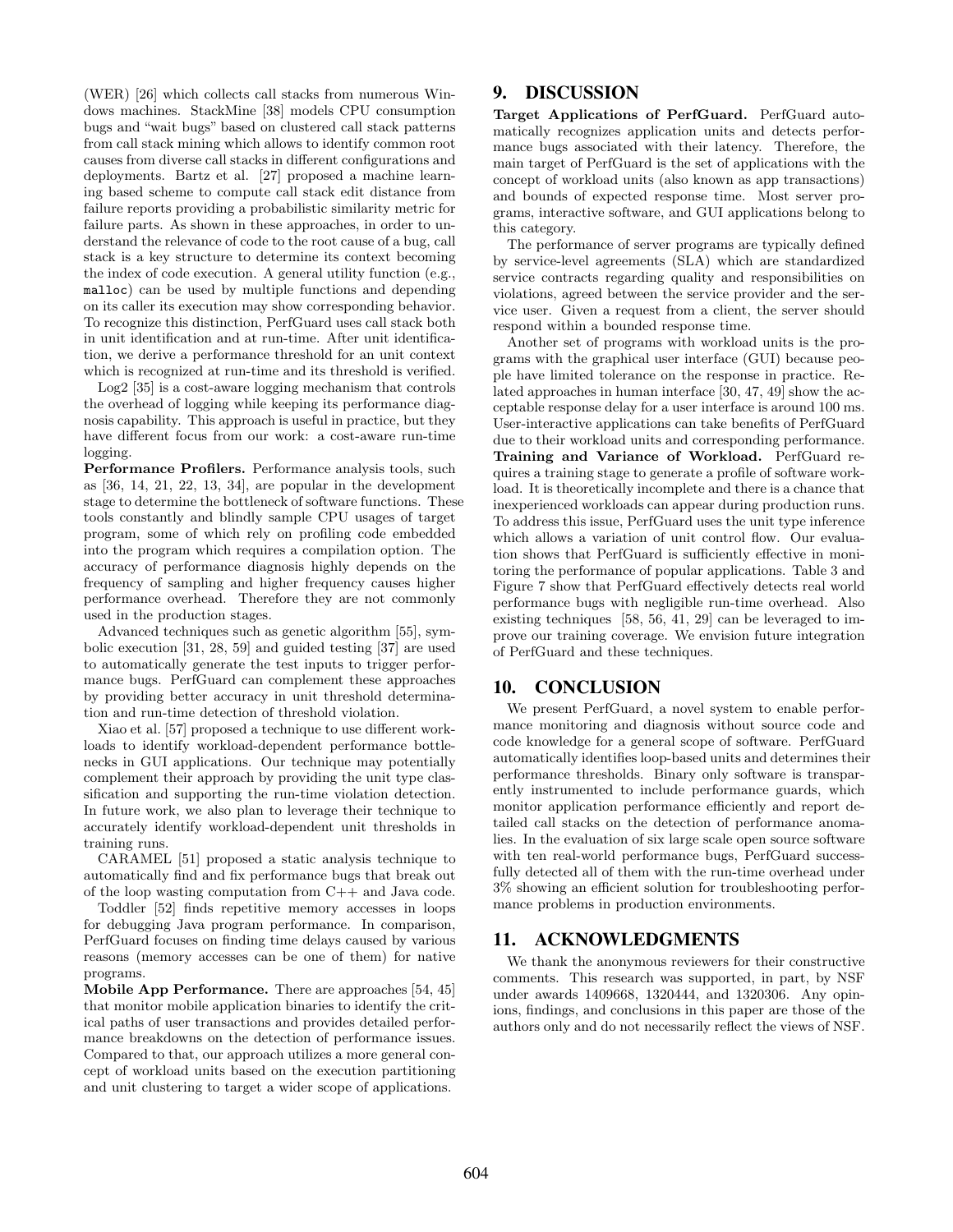#### 12. REFERENCES

- <span id="page-10-22"></span>[1] 7-Zip / Discussion / Open Discussion:7-Zip FM hangs for "Create a Folde... [https://sourceforge.net/p/](https://sourceforge.net/p/sevenzip/discussion/45797/thread/d5fc0d67/) [sevenzip/discussion/45797/thread/d5fc0d67/.](https://sourceforge.net/p/sevenzip/discussion/45797/thread/d5fc0d67/)
- <span id="page-10-20"></span>[2] 7-Zip / Discussion / Open Discussion:7-Zip hangs when rename a file. [https://sourceforge.net/p/](https://sourceforge.net/p/sevenzip/discussion/45797/thread/257422c5/) [sevenzip/discussion/45797/thread/257422c5/.](https://sourceforge.net/p/sevenzip/discussion/45797/thread/257422c5/)
- <span id="page-10-19"></span>[3] 7-Zip / Discussion / Open Discussion:7zip file manager hangs in "Flat V... [https://sourceforge.net/](https://sourceforge.net/p/sevenzip/discussion/45797/thread/1cd9e6f4/) [p/sevenzip/discussion/45797/thread/1cd9e6f4/.](https://sourceforge.net/p/sevenzip/discussion/45797/thread/1cd9e6f4/)
- <span id="page-10-21"></span>[4] 7-Zip / Discussion / Open Discussion:7zip File Manager Hangs when selections chang. [https://sourceforge.net/p/sevenzip/discussion/45797/](https://sourceforge.net/p/sevenzip/discussion/45797/thread/edd64358/) [thread/edd64358/.](https://sourceforge.net/p/sevenzip/discussion/45797/thread/edd64358/)
- <span id="page-10-10"></span>[5] AppDynamics : Application Performance Management & Monitoring. [https://www.appdynamics.com/.](https://www.appdynamics.com/)
- <span id="page-10-26"></span>[6] Bootstrap: the world's most popular mobile-first and responsive front-end framework. [http://getbootstrap.com/.](http://getbootstrap.com/)
- <span id="page-10-16"></span>[7] Bug 45464 - WebDav filesystem module is extremely slow. [https:](https://bz.apache.org/bugzilla/show_bug.cgi?id=45464)
- <span id="page-10-15"></span>[//bz.apache.org/bugzilla/show](https://bz.apache.org/bugzilla/show_bug.cgi?id=45464) bug.cgi?id=45464. [8] CaptureBackStackTrace.
- [https://msdn.microsoft.com/en-us/library/windows/](https://msdn.microsoft.com/en-us/library/windows/desktop/bb204633(v=vs.85).aspx) desktop/bb204633( $v=vs.85$ ).aspx.
- <span id="page-10-24"></span>[9] don't use HEAP\_NO\_SERIALIZE - it's very slow  $\cdot$ processhacker2/processhacker2@5d340db. [https://github.com/processhacker2/processhacker2/](https://github.com/processhacker2/processhacker2/commit/5d340dbfdfe50d93f1be016f05507492cfaa443a) [commit/5d340dbfdfe50d93f1be016f05507492cfaa443a.](https://github.com/processhacker2/processhacker2/commit/5d340dbfdfe50d93f1be016f05507492cfaa443a)
- <span id="page-10-12"></span>[10] Dynatrace : Application Performance Management & Monitoring. [https://www.dynatrace.com/.](https://www.dynatrace.com/)
- <span id="page-10-27"></span>[11] Event Tracing for Windows (ETW). [http://msdn.microsoft.com/en-us/library/windows/](http://msdn.microsoft.com/en-us/library/windows/desktop/aa363668(v=vs.85).aspx) desktop/aa $363668(v=vs.85)$ .aspx.
- <span id="page-10-7"></span>[12] Fossil: Home. [https://www.fossil-scm.org/.](https://www.fossil-scm.org/)
- <span id="page-10-3"></span>[13] Ftrace: Function Tracer. [https://www.kernel.org/doc/](https://www.kernel.org/doc/Documentation/trace/ftrace.txt) [Documentation/trace/ftrace.txt.](https://www.kernel.org/doc/Documentation/trace/ftrace.txt)
- <span id="page-10-1"></span>[14] gperftools: Fast, multi-threaded malloc() and nifty performance analysis tools. [https://code.google.com/p/gperftools/.](https://code.google.com/p/gperftools/)
- <span id="page-10-6"></span>[15] Home :: Bugzilla :: bugzilla.org. [https://www.bugzilla.org/.](https://www.bugzilla.org/)
- <span id="page-10-9"></span>[16] Inside Windows 7 - Reliability, Performance and PerfTrack. [https://channel9.msdn.com/Blogs/Charles/](https://channel9.msdn.com/Blogs/Charles/Inside-Windows-7-Reliability-Performance-and-PerfTrack)
- <span id="page-10-17"></span>[Inside-Windows-7-Reliability-Performance-and-PerfTrack.](https://channel9.msdn.com/Blogs/Charles/Inside-Windows-7-Reliability-Performance-and-PerfTrack) [17] MySQL Bugs: #15811: extremely long time for mysql client to execute long INSERT.
- <span id="page-10-18"></span>[https://bugs.mysql.com/bug.php?id=15811.](https://bugs.mysql.com/bug.php?id=15811) [18] MySQL Bugs: #49491: Much overhead for MD5() and SHA1() on short strings.
- <span id="page-10-11"></span>[https://bugs.mysql.com/bug.php?id=49491.](https://bugs.mysql.com/bug.php?id=49491) [19] New Relic : Application Performance Management &
- <span id="page-10-23"></span>Monitoring. [https://newrelic.com/.](https://newrelic.com/) [20] Notepad++ / Discussion / [READ ONLY] Open Discussion:Notepad++ hangs when opening large files. [https://sourceforge.net/p/notepad-plus/discussion/](https://sourceforge.net/p/notepad-plus/discussion/331753/thread/8c702407/) [331753/thread/8c702407/.](https://sourceforge.net/p/notepad-plus/discussion/331753/thread/8c702407/)
- <span id="page-10-2"></span>[21] OProfile: a system-wide profiler for Linux systems. [http://oprofile.sourceforge.net/.](http://oprofile.sourceforge.net/)
- <span id="page-10-0"></span>[22] perf: Linux profiling with performance counters. [https://perf.wiki.kernel.org/.](https://perf.wiki.kernel.org/)
- <span id="page-10-8"></span>[23] Project Tracking for Teams - FogBugz. [https://www.fogcreek.com/fogbugz/.](https://www.fogcreek.com/fogbugz/)
- <span id="page-10-14"></span>[24] QueryPerformanceCounter function. [https://msdn.microsoft.com/en-us/library/windows/](https://msdn.microsoft.com/en-us/library/windows/desktop/ms644904(v=vs.85).aspx) desktop/ms644904( $v=vs.85$ ).aspx.
- <span id="page-10-25"></span>[25] ToolStatus: major startup/search performance fix · processhacker2/processhacker2@5aeed15. [https://github.com/processhacker2/processhacker2/](https://github.com/processhacker2/processhacker2/commit/5aeed15656dad7099ec8df87aaf1c350ffb8e2ee) [commit/5aeed15656dad7099ec8df87aaf1c350ffb8e2ee.](https://github.com/processhacker2/processhacker2/commit/5aeed15656dad7099ec8df87aaf1c350ffb8e2ee)
- <span id="page-10-28"></span>[26] Windows Error Reporting. [https://msdn.microsoft.com/en-us/library/windows/](https://msdn.microsoft.com/en-us/library/windows/desktop/bb513641(v=vs.85).aspx) desktop/bb513641( $v=vs.85$ ).aspx.
- <span id="page-10-29"></span>[27] K. Bartz, J. W. Stokes, J. C. Platt, R. Kivett, D. Grant, S. Calinoiu, and G. Loihle. Finding Similar Failures Using Callstack Similarity. In Proceedings of the Third Conference on Tackling Computer Systems Problems with Machine Learning Techniques, SysML '08, Berkeley, CA, USA, 2008.
- <span id="page-10-32"></span>[28] J. Burnim, S. Juvekar, and K. Sen. WISE: Automated Test Generation for Worst-case Complexity. In Proceedings of the 31st International Conference on Software Engineering, ICSE '09, Washington, DC, USA, 2009.
- <span id="page-10-34"></span>[29] C. Cadar, D. Dunbar, and D. Engler. KLEE: Unassisted and Automatic Generation of High-coverage Tests for Complex Systems Programs. In Proceedings of the 8th USENIX Conference on Operating Systems Design and Implementation, OSDI '08, Berkeley, CA, USA, 2008.
- <span id="page-10-33"></span>[30] S. K. Card, G. G. Robertson, and J. D. Mackinlay. The Information Visualizer, an Information Workspace. In Proceedings of the SIGCHI Conference on Human Factors in Computing Systems, CHI '91, New York, NY, USA, 1991.
- <span id="page-10-31"></span>[31] B. Chen, Y. Liu, and W. Le. Generating Performance Distributions via Probabilistic Symbolic Execution. In Proceedings of the 38th International Conference on Software Engineering, ICSE '16, New York, NY, USA, 2016.
- <span id="page-10-5"></span>[32] D. J. Dean, H. Nguyen, X. Gu, H. Zhang, J. Rhee, N. Arora, and G. Jiang. PerfScope: Practical Online Server Performance Bug Inference in Production Cloud Computing Infrastructures. In Proceedings of the ACM Symposium on Cloud Computing, SOCC '14, New York, NY, USA, 2014.
- <span id="page-10-13"></span>[33] Z. Deng, X. Zhang, and D. Xu. BISTRO: Binary Component Extraction and Embedding for Software Security Applications. In Computer Security - ESORICS 2013 - 18th European Symposium on Research in Computer Security, Egham, UK, September 9-13, 2013. Proceedings, 2013.
- <span id="page-10-4"></span>[34] M. Desnoyers and M. R. Dagenais. The LTTng tracer: A low impact performance and behavior monitor for GNU/Linux. In Proceedings of the Linux Symposium, 2006.
- <span id="page-10-30"></span>[35] R. Ding, H. Zhou, J.-G. Lou, H. Zhang, Q. Lin, Q. Fu, D. Zhang, and T. Xie. Log2: A Cost-Aware Logging Mechanism for Performance Diagnosis. In 2015 USENIX Annual Technical Conference (USENIX ATC 15), Santa Clara, CA, July 2015.